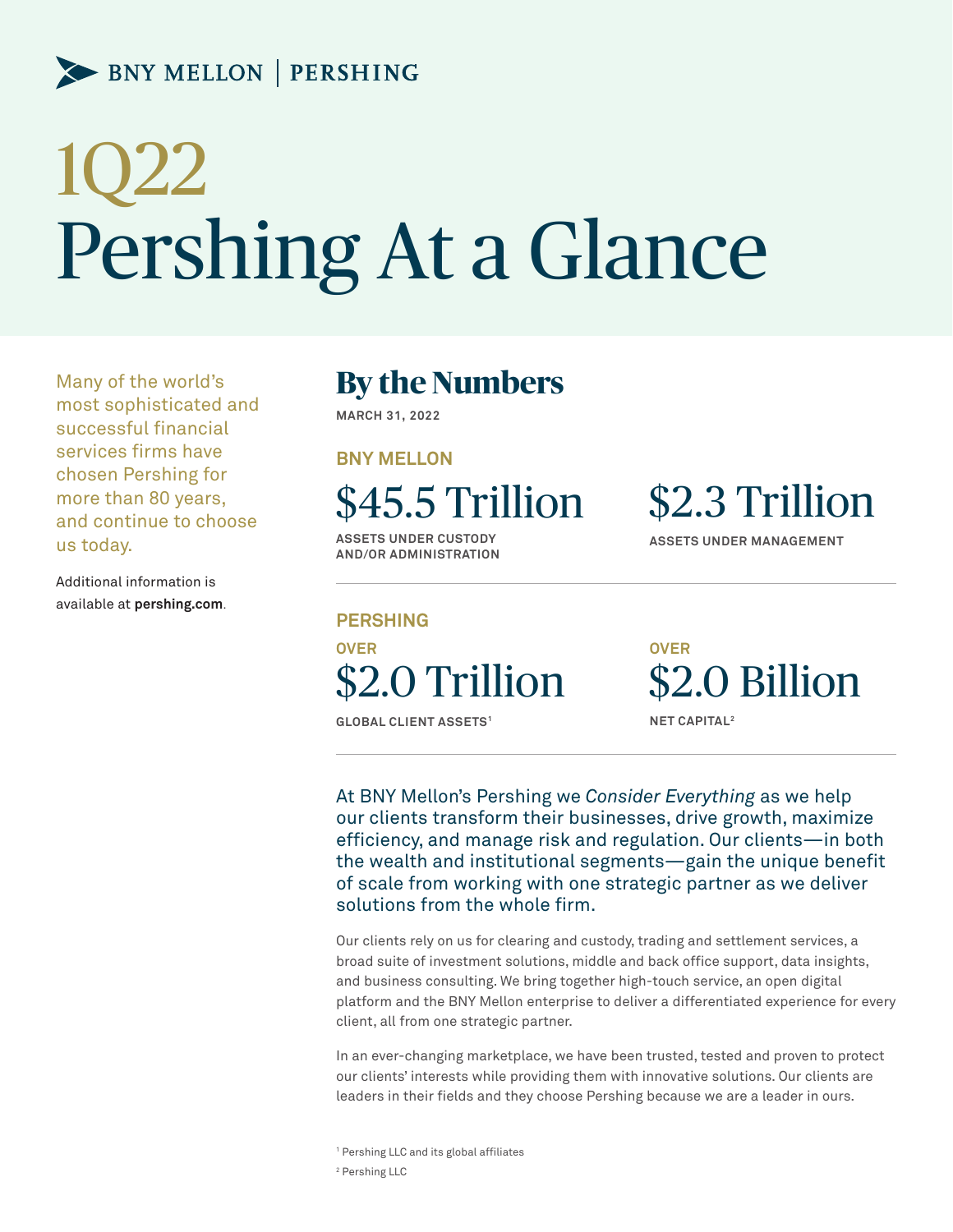### **OVER** 100,000

**PROFESSIONALS USE OUR TECHNOLOGY PLATFORM FOR ADVISORS AND BROKER-DEALERS**

**WE SERVE APPOXIMATELY**

1,200 **CLIENTS IN 30 COUNTRIES**

### **WE SERVE OVER** 7 million

**GLOBAL INVESTOR ACCOUNTS**

WE PROVIDE CLEARING AND CUSTODY IN **65 MARKETS**, EXECUTION IN OVER **60 MARKETS GLOBALLY**

AND FACILITATE THE TRADING AND CONVERSION OF **50 CURRENCIES.**

**BNY MELLON WAS FOUNDED BY**

## Alexander Hamilton

THE MEMBERS OF OUR HIGHLY KNOWLEDGEABLE AND SKILLED MANAGEMENT TEAM PROVIDE STABLE LEADERSHIP AVERAGING **MORE THAN A DECADE**  WITH PERSHING.

**PERSHING WAS FOUNDED BY THE SON OF WWI GENERAL**

John J. Pershing

**IN 1939**

### **Industry Awards and Recognition**

#### **DALBAR**

For the fourth consecutive year, Pershing achieved the #1 ranking for brokerage statements in DALBAR's annual Trends & Best Practices in Investor Statements, achieving the highest score ever received by a firm. This is the sixteenth consecutive year that our brokerage account statement has received the "Excellent" rating from DALBAR, an independent firm that identifies best-in-class communications that assist clients in understanding and managing investments (2022).

#### **CUSTOMER SERVICE INSTITUTE OF AMERICA**

Pershing was named Customer Service Institute of America (CSIA) Platinum Provider. The CSIA measures and certifies organizations against the International Customer Service Standard. Pershing first achieved Platinum Provider status in 2015, again in 2018, and is now re-certified as a CSIA Platinum Provider for the next three years (2021).

#### **ALT CREDIT INTELLIGENCE**

For the fifth consecutive time, Pershing has been recognized by *Alt Credit Intelligence* as Best Prime Brokerage/Custodian Services (2021).

### **GLOBAL CUSTODIAN**

*Global Custodian* awarded Pershing the Prime Brokerage-Client Service award for the third year in a row (2021).

### **THINKADVISOR**

Pershing was recognized with ThinkAdvisor's Luminaries Award for both Diversity and Inclusion thought leadership and advanced technology for biometric technology and AI operations. These awards shine a spotlight on the firms changing the investment advisory interest most, through creative, bold steps that move the industry and clients' best interests forward (2021).

#### **FINANCIAL TECHNOLOGIES FORUM**

FTF awarded Pershing top honors at its Technology Innovation Awards. These awards celebrate and recognize the professionals, financial technology vendors, service providers, industry bodies and regulators that have made significant strides and noteworthy achievements in operational excellence. Pershing won for Best Clearing and Settlement Solution for our Artificial Intelligence for Operations Project (2021).

#### **INVESTMENTNEWS**

Pershing was named #1 U.S. clearing firm, ranked by number of broker-dealer customers (*InvestmentNews*, 2008-2020).

#### **DALBAR**

Pershing ranked #1 in the DALBAR State of the Industry eDelivery Onboarding Brokerage Experiences Study and was recognized for the case study Strategies for Success with Electronic Delivery as a best practice guide for advisors to access to a suite of resources (2020).

#### **BANK INSURANCE AND SECURITIES ASSOCIATION**

Our Subscribe annuities platform and NetXInvestor® enhancements earned Pershing the Bank Insurance & Securities Association (BISA) Technology Innovation Award (2020).

#### **HEDGEWEEK**

*Hedgeweek* U.S. Award named Pershing Best Managed Accounts Technology Provider Winner (2020).

#### **WEALTHMANAGEMENT.COM**

Wealthmanagement.com named Pershing category winner for Technology Providers Innovation Platform Award for Corporate Social Responsibility/Diversity (2019).

### **INVESTMENTNEWS**

Pershing's Business Metrics and Assessment Tool was recognized by *InvestmentNews* at its Innovation Award ceremony. Our interactive benchmarking tool was selected based on its ability to help advisory firms better understand their business fundamentals, reduce business risk, and drive change and profitable business growth (2019).

#### **BANK INSURANCE AND SECURITIES ASSOCIATION**

The Bank Insurance and Securities Association (BISA) Technology Innovation Award went to Albridge for the re-launch of Albridge Wealth Reporting, a comprehensive application that allows advisors to collaborate with clients by sharing metrics—charts, graphs, portfolio snapshots—that illustrate progress towards their financial goals. This is the third year in a row that Albridge was recognized for its leadership in the advancement of innovative technology products, services and platforms for the financial services industry (2018).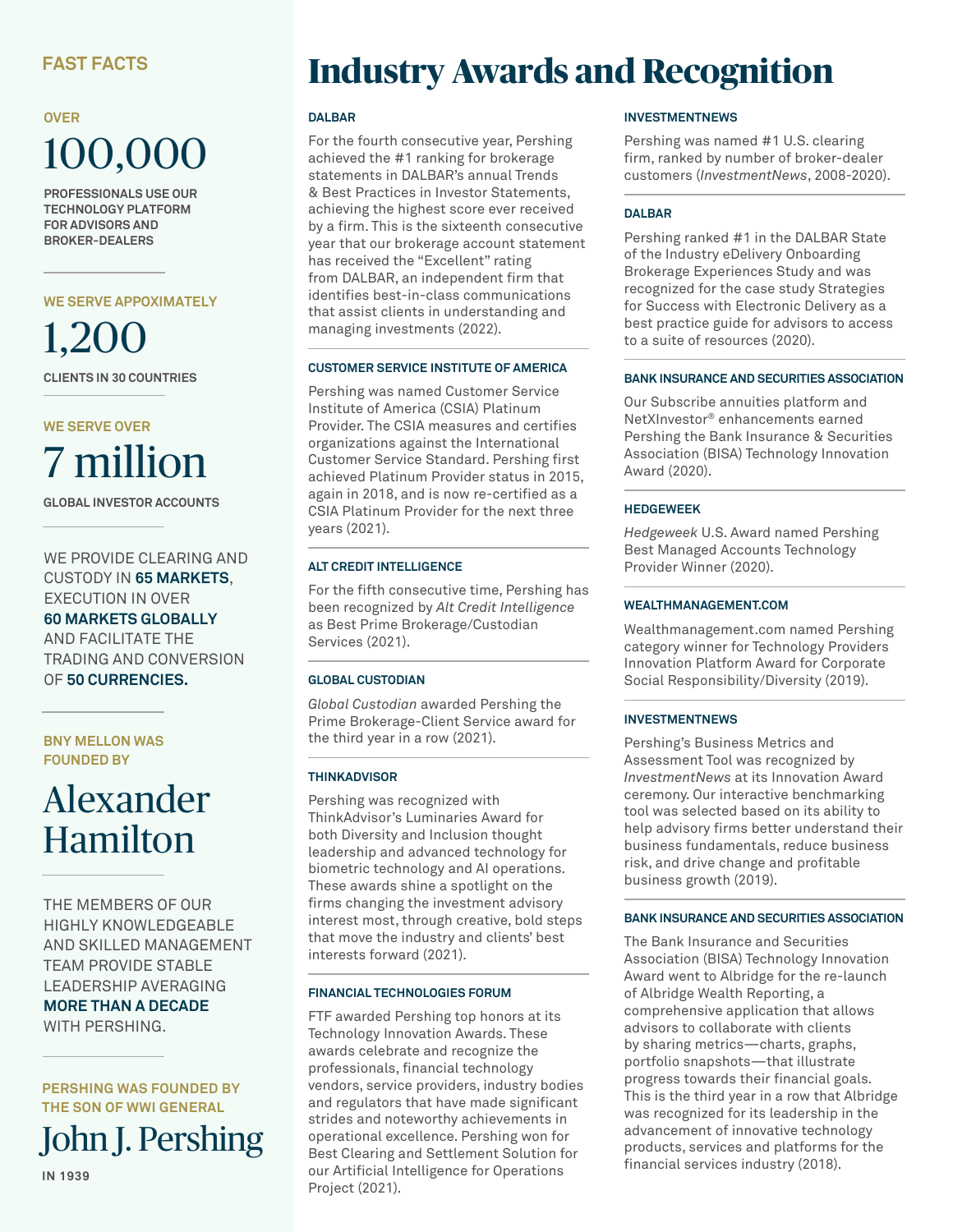### **Strengthen Your Success With Our Solutions**

Let us help you plan for the impact of changing markets and regulations.

Maximize new wealth management and investment strategies to improve profitability and drive business growth.

Leverage emerging technology and big data to create efficient processes and capability, and drive decisions.

Leverage the strength and scale of BNY Mellon for financing, collateral management and global trade execution.

### **Perspectives**

Our practice management solutions include thought leadership, advisor programs, consulting, events and more.

For our latest commentary and actionable insights on industry trends and topics of interest, visit the Perspectives section on pershing.com. Recent highlights include:

#### **What's Top of Mind for Top Advisors**

Pershing's real-time polling at our Elite Advisor Summit gauged advisory firm executives' views on the challenges and opportunities in 2022 and the years ahead. From the urgent strategic imperatives and the battle for talent, 75 C-suite executives from the nation's largest RIA firms, representing an average AUM of \$17 billion and a total assets under management of nearly \$1 trillion, weigh in.

#### **An Eventful Year for Hedge Funds**

Given the events of 2020, many people could have been forgiven at the start of the year for thinking that 2021 would not be as eventful, however, for those in the hedge fund industry, this has certainly not been the case. Following large market dislocations and equity market selloffs, the spotlight always falls on hedge funds, given it is precisely these moments when hedge funds' potential for diversification, lack of correlation and alpha generation are needed, and managers truly earn their fees.

#### **Client Level Profitability**

Top performing advisors know how to manage profitability. In order to run the day-to-day business while they continue to grow and evolve, successful advisors that understand the levers of profitability will support their long-term sustainable future. Often, when advisors think of client-level profitability they think of revenue and expenses only. If advisors understand the profit drivers of their business and manage the components that they can control, they're more able to maximize profit while managing capacity.

#### **Crypto Confidence: The Advisor Case for Digital Assets**

It is difficult to find an asset class getting more attention than digital assets and cryptocurrency, and for good reason. Cryptocurrency and digital assets were largely considered a fad and passing fancy by many advisors rightly concerned with their staying power. However, financial services firms have found that client attitudes and expectations are shifting with more than 80% wanting to learn more about digital assets. Learn why advisors should be more involved with their client's digital assets portfolios.

#### **Rethinking How Your Firm Will Build a More Diverse Team**

It's vital to create and maintain a successful human capital strategy to attract and develop inclusive and diversified talent. This piece provides insights from the Pershing Client Advisory Board and Advisor Council on Diversity, Equity, and Inclusion (DE&I), what Pershing is seeing in the industry and how we are moving towards being a more diverse and inclusive firm.

#### **The WOW Factor: Gaining a Major Competitive Edge with Digital Wealth Management Tools**

Going digital fosters better client experiences and engagement and higher efficiencies and more revenue for cutting-edge firms. However, while leading wealth management firms realize the importance of adopting digital capabilities, many are still in the early stages of digital transformation.

This article shares the competitive advantage of fully embracing all that going digital has to offer.

#### **Inspiring the Next Generation of Financial Planning Talent**

The financial planning profession is a fast-growing field with many different career opportunities, but advisory firms still encounter challenges in attracting and retaining younger talent. Pershing sponsored a new workforce development guide from the CFP Board Center for Financial Planning, showcasing how students, early career professionals and career changers can map out their first steps towards pursuing a career in financial planning.

#### **Driving Growth Through Multigenerational Relationships**

This Pershing program combines expert-driven webinars, action-planning tools and best-practice insights to help financial professionals activate a strategy to build bonds with their clients' family members. With wealth transitioning every day, it's imperative to connect with the next generation and focus on the ongoing dynamics of all members of a client's family.

#### **Cybersecurity in an Increasingly Complex World**

The perpetrators of cybercrime are not only keeping pace with advancements in technology, but they are also often on the leading edge—and the stakes are high if you don't take appropriate steps to protect your systems.